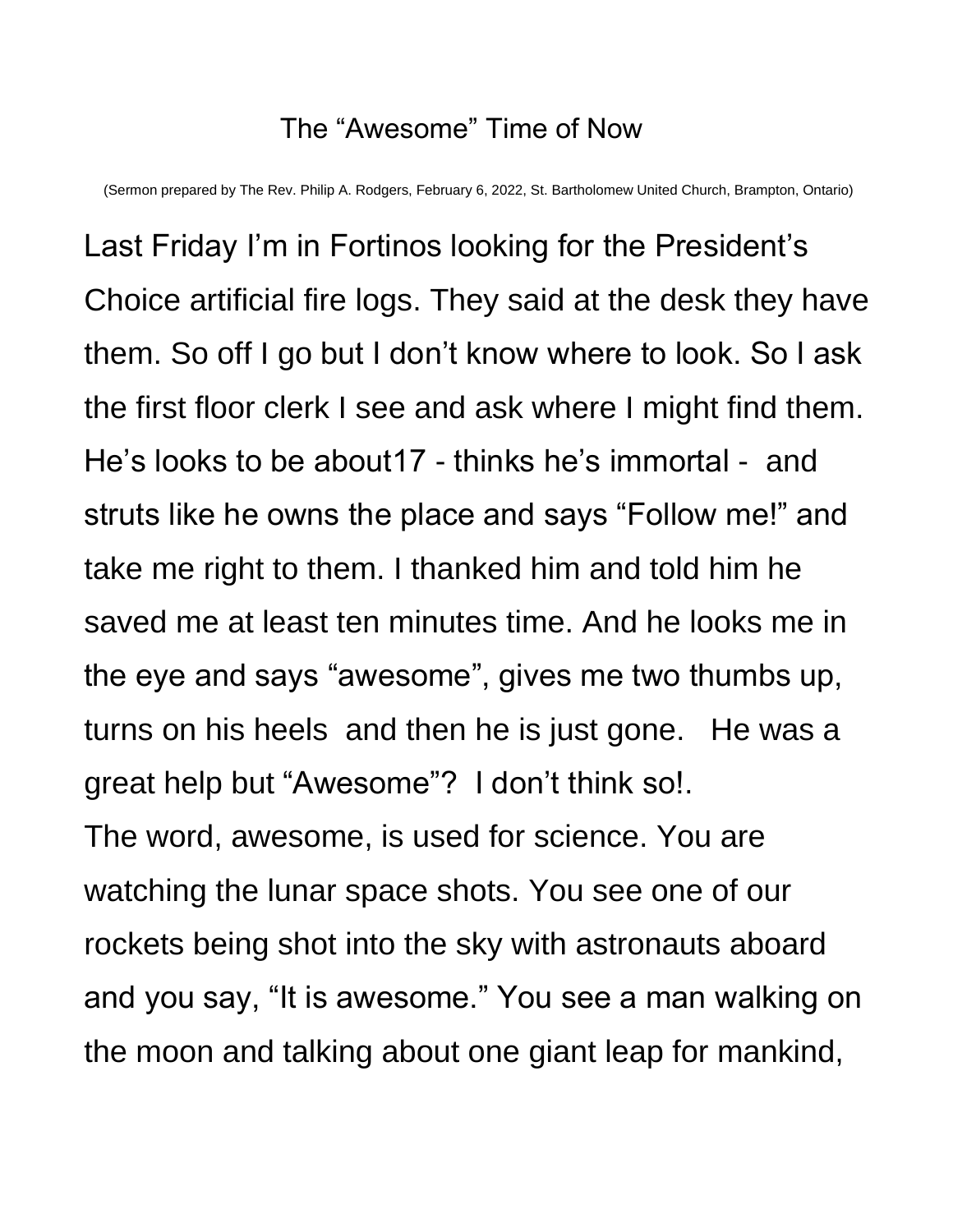and you say, "That is awesome." The

word, awesome, is used to describe sunrises and moonrises and sunsets. They are awesome. The word, awesome, is also used to capture those special moments that happen to us. I am referring to those holy moments of life. For example, if you parented a child and are with your wife, and the newborn child comes and you are there with them. The infant is placed on your arms, skin against skin, flesh against flesh, and you touch his cheeks and count his toes and it is an awesome, awesome experience. ... The word, awesome, is also used to describe God and experiences with God. Sometimes when you have experiences with God or see God's miracles, the only word you can use is, awesome. For example, half-way up on the Bruce peninsula on the shores of Lake Huron side there is a rock formation we called The Breathing Rock – as the waves move in and out of the rocks you can hear air pressure form to seem like breathing.. You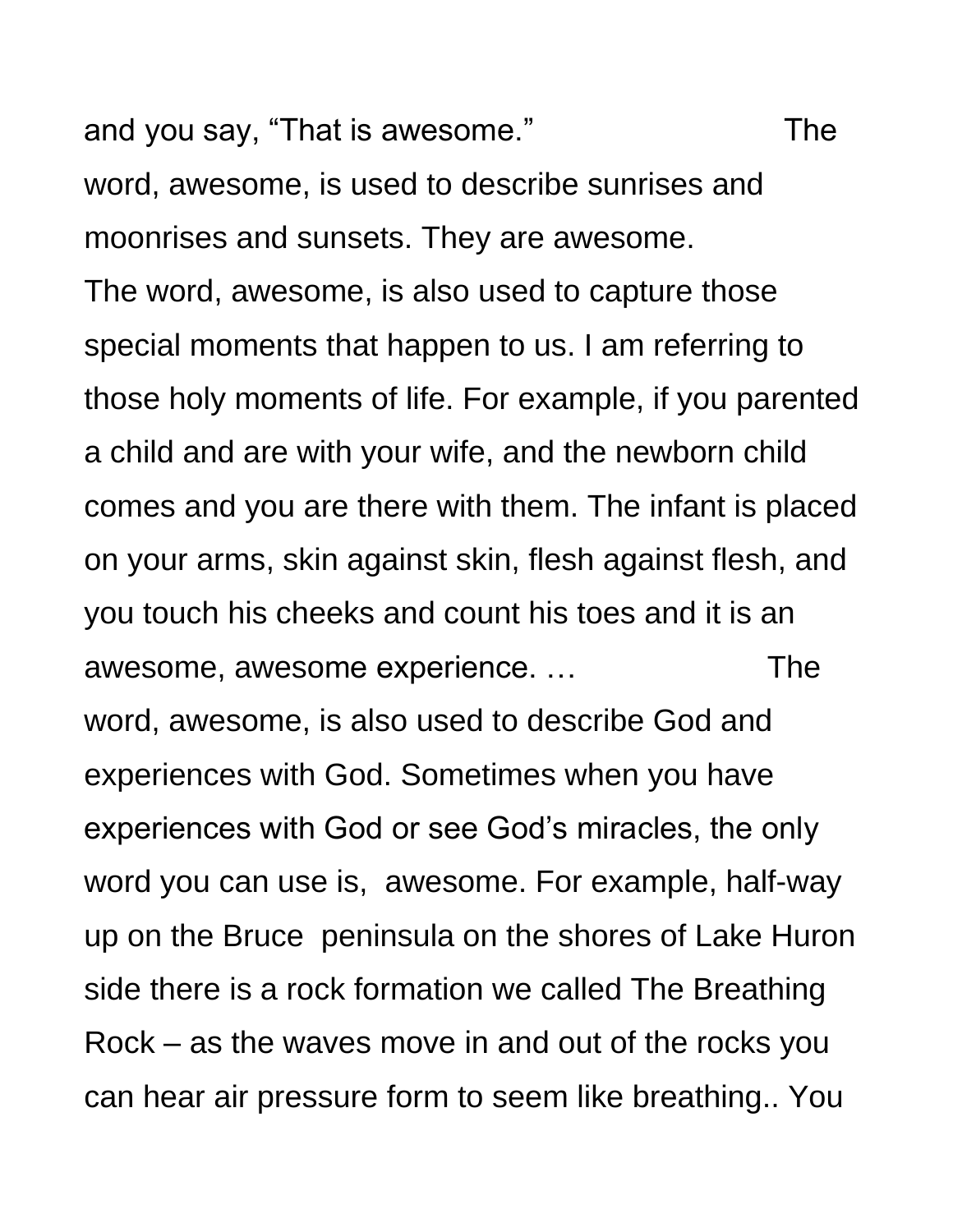go there and have a worship service. You are surrounded by 360 degrees of the beauty of nature and there is just a hint of wind or breath in the air and the seagulls are there flying and it is incredibly beautiful. One evening I visited that shore line and watched as a man in full Scottish regalia appeared carrying his bag pipes to the edge. Looking out over Lake Huron he began beating his bagpipe until he lifted the mouthpiece to his mouth and began that eirrie sound and played "Amazing Grace – how sweet the sound…" I looked to the horizon just as the sun slipped behind it leaving a stunning afterglow of pinks and graves and fading blues cascading in all directions. It was one of the most stunning, awesome moments in my life." When you stand there on that rock, with all the beauty 360 degrees around, you say, "Our God is an awesome God." Every person who knows God has experienced the awesomeness of God. That is what the Old Testament lesson for today is all about. Every person in every culture in every generation experiences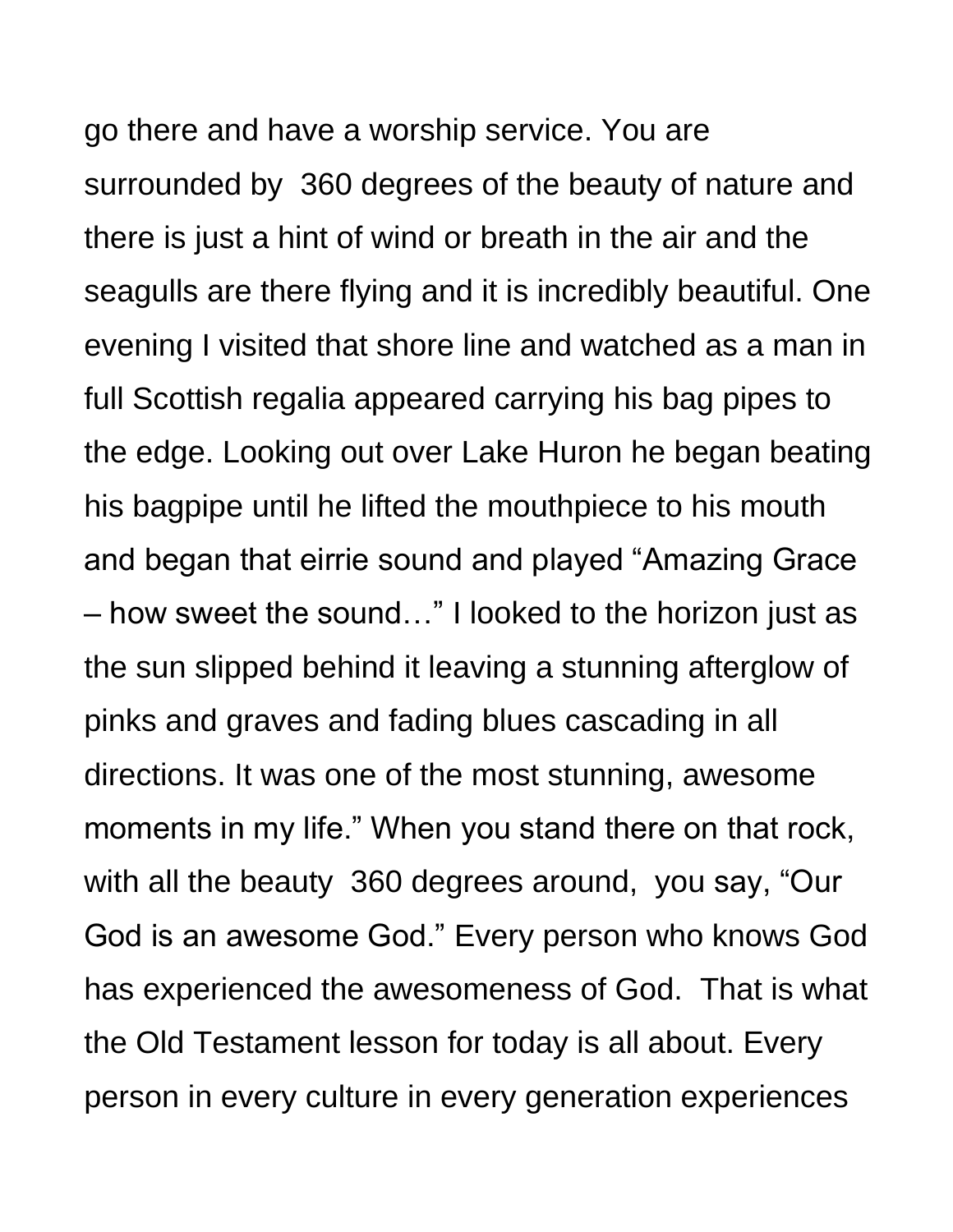the awesomeness of God in a different way.

This is the way that Isaiah, in 740 B.C., experienced the holiness, the awesomeness, of God in the temple. The temple was about two hundred and fifty years old now. It was a beautiful, beautiful building. As he was in the temple, he looked up high, a hundred and fifty feet high to the ceiling. He looked up high into a vision above him. He saw God on his throne. The robes of God came cascading down into the temple as water comes cascading down a waterfall. All around Isaiah was the robe of God, flowing like streams of silk, curling around him. He looked up into the face of God, and he couldn't quite see the face of God, but he could see two seraphim. The seraphim were two winged creatures with three sets of wings. One set of wings covered the face; one set of wings covered the feet; and the other set of wings were used to fly. The seraphim were singing in their deep magical voice: "Holy, holy, holy is the Lord of God of Hosts." The voice rumbled, "Holy, Holy.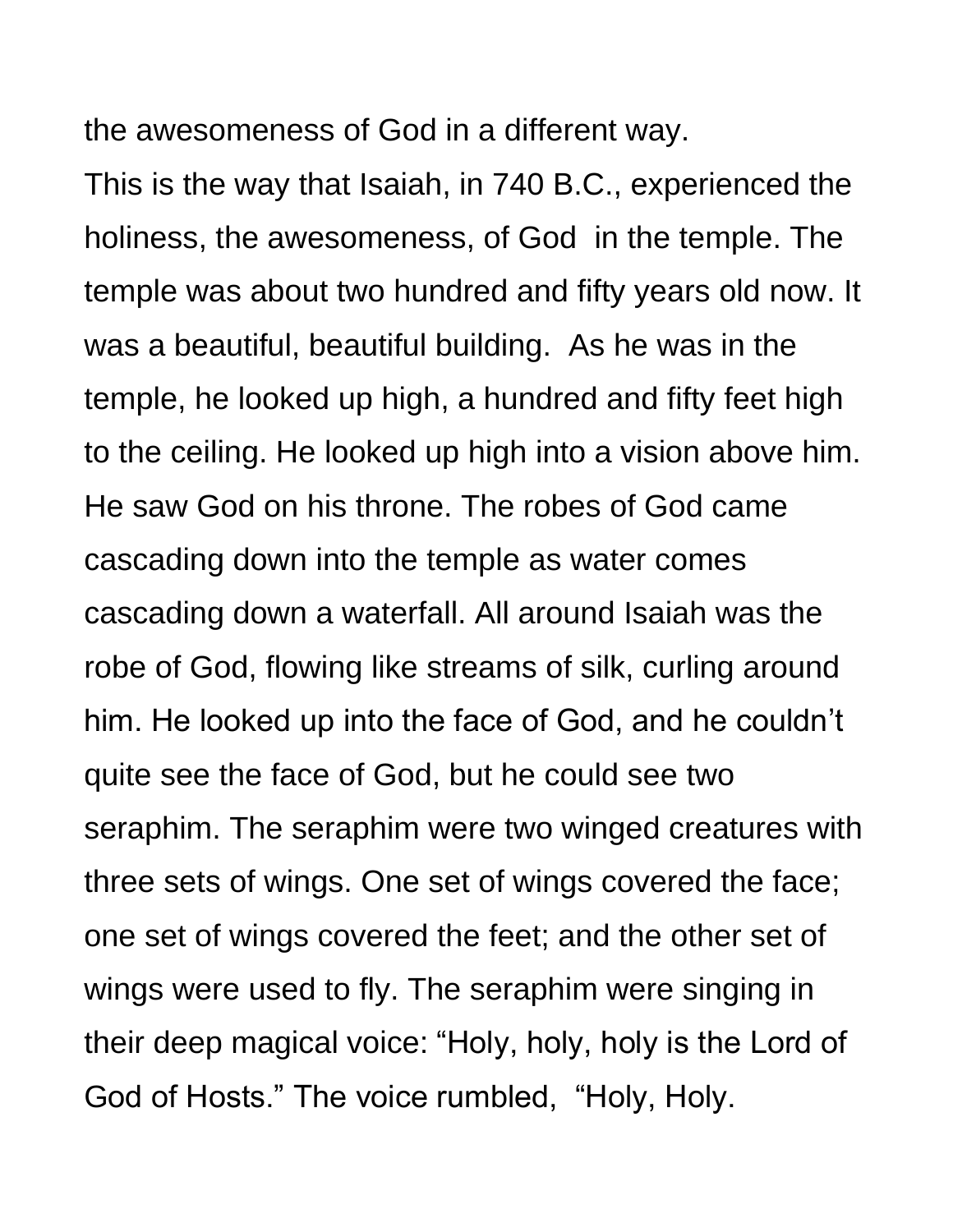Awesome. Awesome. Awesome is the Lord God of heaven. Isaiah experienced the awesomeness of God. Sure! Immediately, his heart felt: "O God, you are so good. I am not good, compared to you." And the seraphim, reading Isaiah's thoughts, flew down to the altar and took a tong to pick up a hot piece of coal from the altar. The seraphim flew over to Isaiah and touched his lips and his heart, and said, "Your guilt is removed. Your sins are gone." Then Isaiah heard the voice of God, "Who will I send? Who will go out into the world for me to be my people?" Isaiah, having experienced the holiness of God, having experienced the forgiveness of God, raised his hand and said, "Here am I, Lord. Send me." … Now that's "Awesome!".

It wasn't quite that way for Peter. Simon Peter. The big fisherman wasn't in the temple at all. He was fishing. Fishing, probably on a Sunday morning, the first day of the week, and was not having a good time out there. He hadn't caught anything for so long. Jesus said, "Simon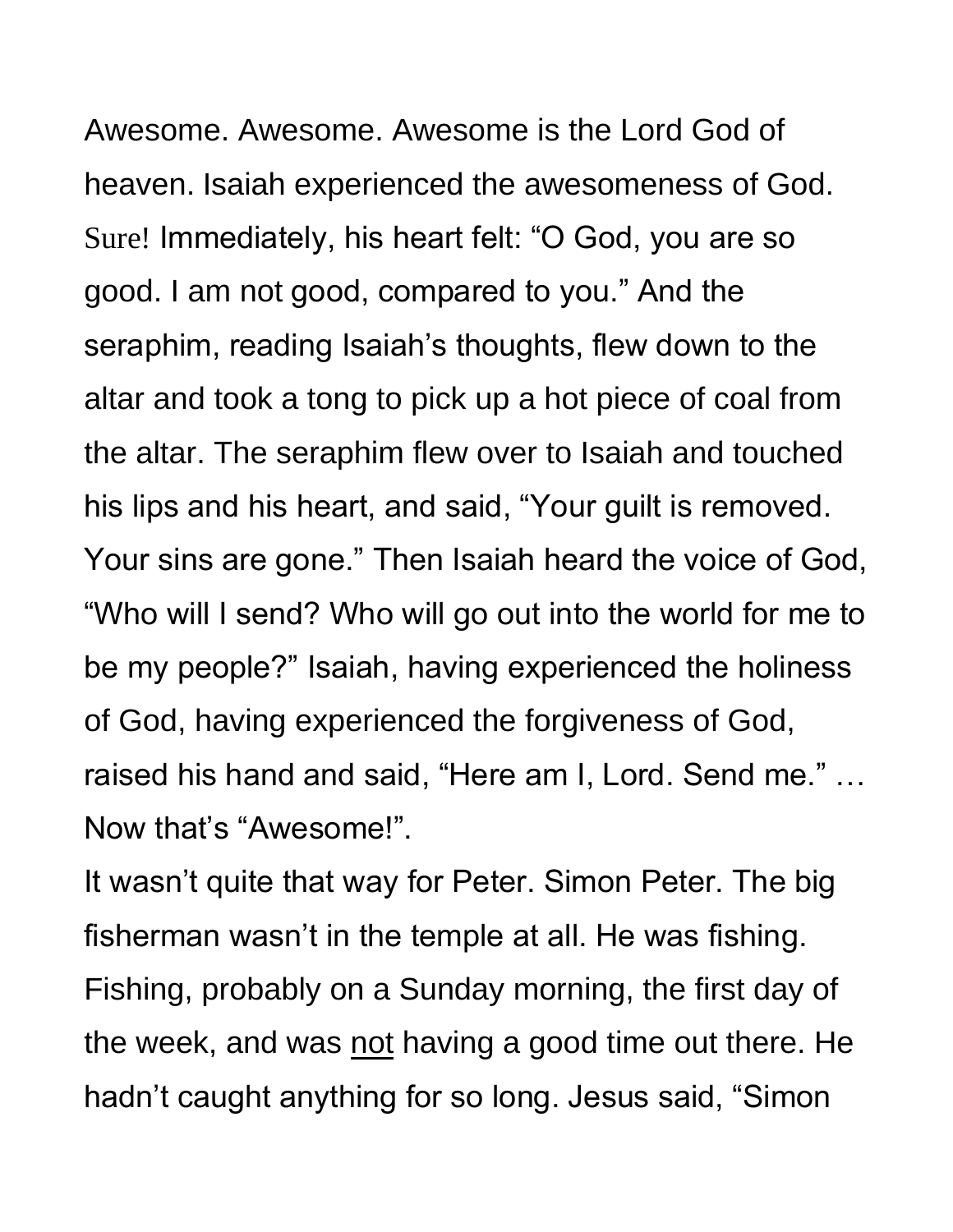Peter, let's get in your boat and go out in the lake and start fishing. Go to the far side of the boat, drop your nets deep." They went out fishing, put down the nets, and their nets were full of fish. As they were catching all those fish, Simon Peter realized that he was experiencing a miracle. Peter looked at Jesus and felt that Jesus was the holiness of God. He fell down onto his knees and said, "O Lord, you are so good. You Jesus are Lord, and I am nothing." Jesus reached down and touched him on the lips and said, "Your sins are forgiven. From now on, you will no longer catch fish but human beings for the Kingdom." In that situation, Peter experienced the holiness of God, the holiness of Christ whom he called, Lord. Holiness. Awesome!

Do you remember how it was for C. S. Lewis, the famous author of the Tales of Narnia? C.S. Lewis got in his carriage and rode from his home to a cathedral through the countryside of England. When he arrived after his